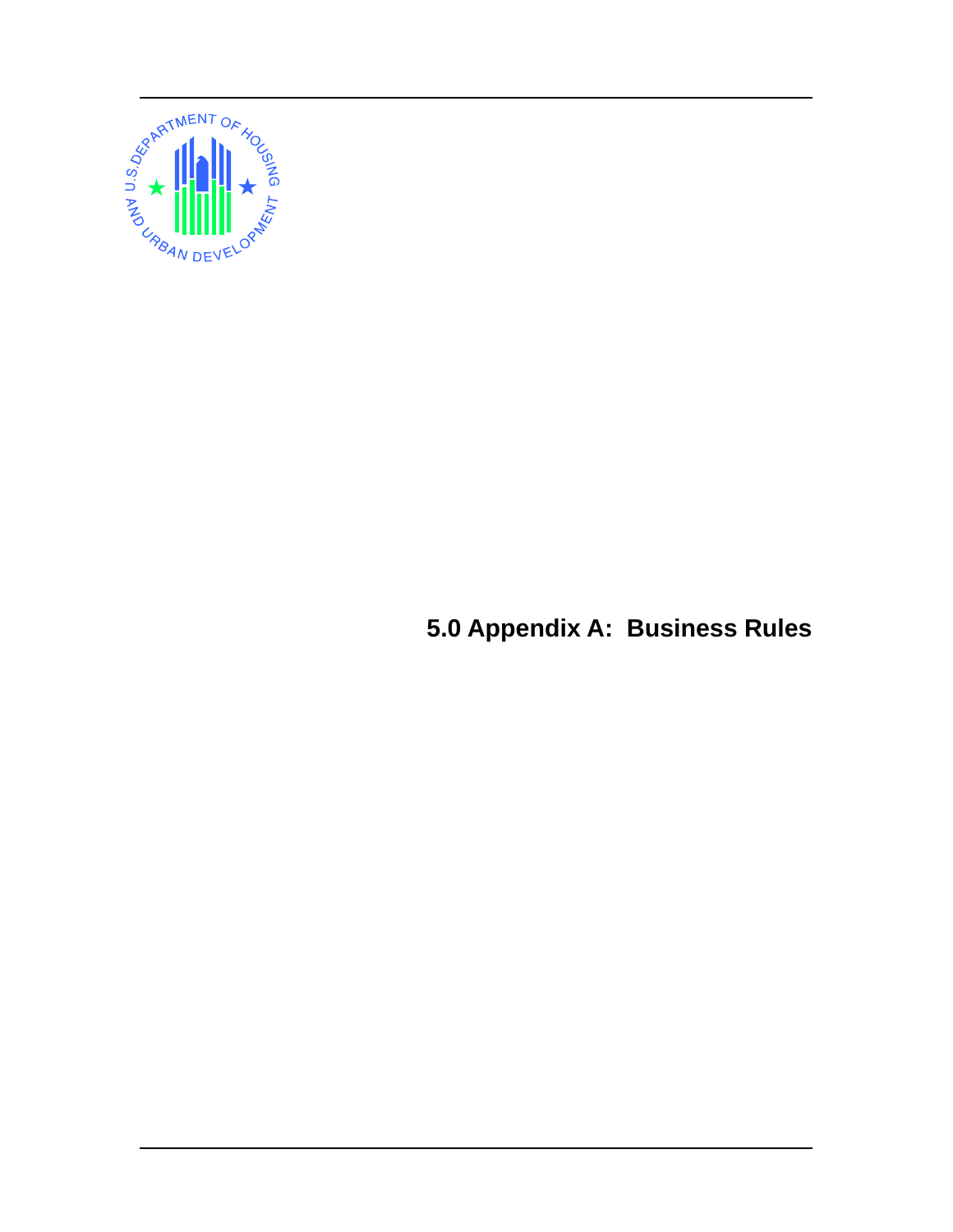## **5.0 Appendix A. Business Rules**

The Business Rules used by WASS to assign privileges are described in a series of tables below.

Table 5-1 describes a sampling of the rules for managing relationships with Business Partners.

**Table 5-1 Maintain Business Partner Business Rules/Functional Requirements** 

| <b>Requirement Description</b>                                                                                              |
|-----------------------------------------------------------------------------------------------------------------------------|
| A BPR Coordinator cannot activate or terminate user IDs of a BPR organization. Only an Original Coordinator can activate or |
| terminate user IDs from his/her organization                                                                                |
| An Original Coordinator may deactivate a BPR Coordinator, but a BPR Coordinator cannot deactivate an Original Coordinator   |
| A Super Administrator or System Administrator can activate a BPR Coordinator without entering an activation key code        |
| An individual must first be an Original Coordinator in order to initiate a request to be granted BPR Coordinator status     |
| The CEO of an organization must approve the request for a BPR before a BPR Coordinator can be activated                     |
| A Tax ID/SSN/PHA ID must be a valid HUD trusted business partner to be accepted for a business partner relationship         |
| Only a Super Administrator or System Administrator can activate a deactivated BPR                                           |
| An Original Coordinator can activate a requested BPR Coordinator                                                            |
| A Super Administrator or System Administrator can activate a BPR without entering an activation key code                    |
| An Original Coordinator or BPR Coordinator must enter an activation key code to activate a BPR                              |
| Only a System Administrator or Super Administrator can deactivate a requested BPR                                           |
|                                                                                                                             |

Table 5-2 provides some of the Business Rules that describe assignment of roles and actions.

| <b>Requirement Description</b>                                                                                                                                                         |
|----------------------------------------------------------------------------------------------------------------------------------------------------------------------------------------|
| <b>ASSIGNMENT</b>                                                                                                                                                                      |
| Coordinator/System Administrator must do User Maintenance - Role Assignment function on User before a PHA Assignment can be<br>completed for User                                      |
| Coordinator/System Administrator must do User Maintenance - Role Assignment function on User before an Assistance Contract<br>Assignment can be completed for User                     |
| Coordinator/System Administrator must do User Maintenance - Role Assignment function on User before a Property Assignment can be<br>completed for User                                 |
| Coordinator can only assign property to User that Coordinator represents                                                                                                               |
| Coordinator can only assign a PHA to User that Coordinator represents                                                                                                                  |
| Users can only be assigned to property that is owned by the individual or organization under which they are registered<br>(identified by TIN/SSN)                                      |
| Selection of property to assign may be based upon property ID, FHA number, or Contract number                                                                                          |
| Limit of 150 PHAs can be assigned to external Users. There is no limit to the number of PHAs that can be assigned to internal Users                                                    |
| In order for a Coordinator to assign Users to contract(s), the participant(s) the Coordinator represents must own property that have contracts<br>in contract participant table        |
| System Administrators must select either a PHA ID or State for assigning a PHA to User. Coordinators have the option of leaving the PHA<br>ID and State fields blank in PHA Assignment |
| User ID being assigned to property, PHA, contract, or participant must be active                                                                                                       |
| A maximum of 250 participants can be assigned to a User                                                                                                                                |

## **Table 5-2 WASS Business Rules/Functional Requirements**